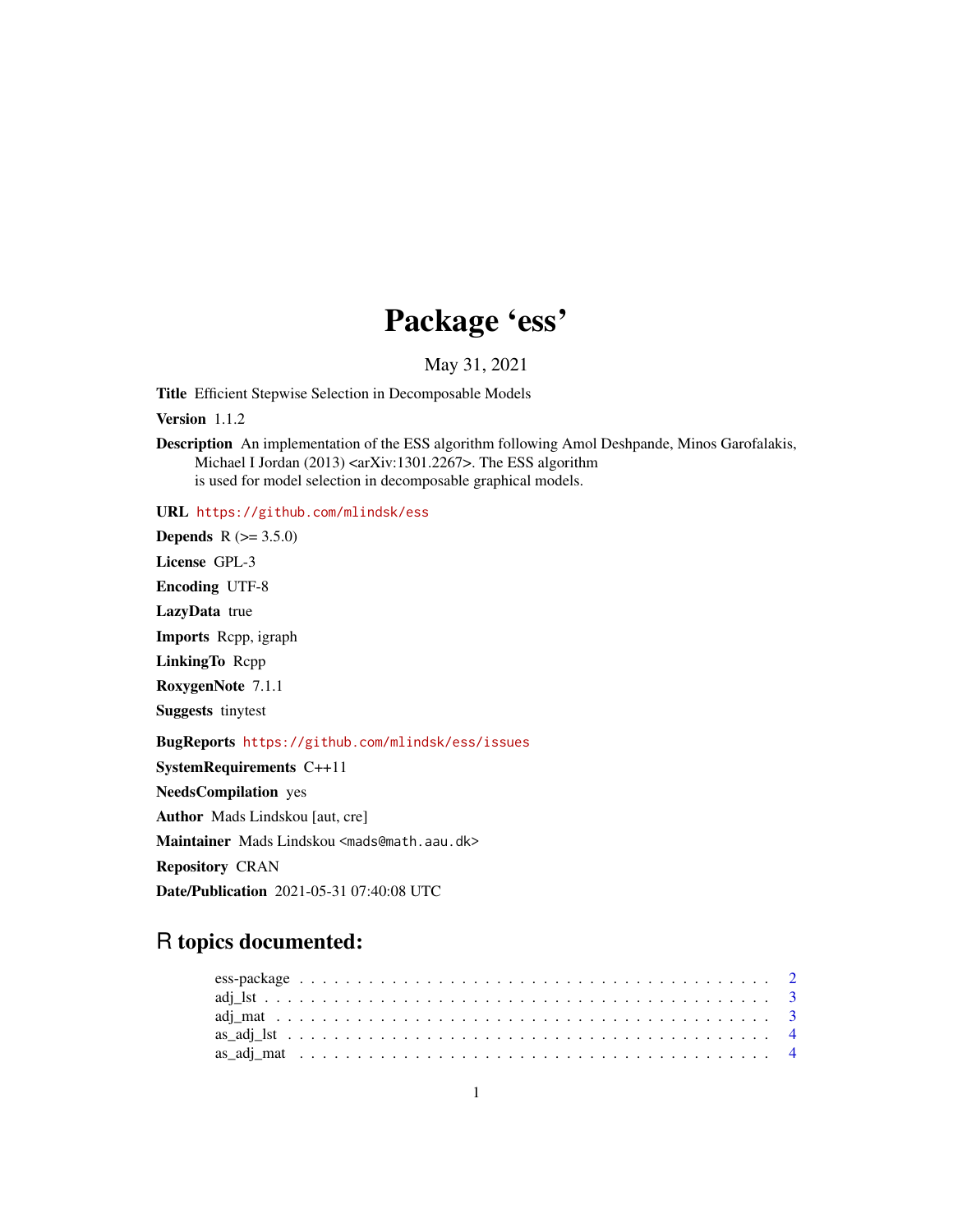# <span id="page-1-0"></span>2 ess-package

|                                                                                                                     |  |  |  |  |  |  |  |  |  |  |  |  |  |  |  |  |  | 5                         |
|---------------------------------------------------------------------------------------------------------------------|--|--|--|--|--|--|--|--|--|--|--|--|--|--|--|--|--|---------------------------|
|                                                                                                                     |  |  |  |  |  |  |  |  |  |  |  |  |  |  |  |  |  | 6                         |
|                                                                                                                     |  |  |  |  |  |  |  |  |  |  |  |  |  |  |  |  |  | -6                        |
|                                                                                                                     |  |  |  |  |  |  |  |  |  |  |  |  |  |  |  |  |  | 7                         |
|                                                                                                                     |  |  |  |  |  |  |  |  |  |  |  |  |  |  |  |  |  | $\overline{\phantom{0}}8$ |
|                                                                                                                     |  |  |  |  |  |  |  |  |  |  |  |  |  |  |  |  |  | $\overline{\phantom{0}}8$ |
|                                                                                                                     |  |  |  |  |  |  |  |  |  |  |  |  |  |  |  |  |  |                           |
|                                                                                                                     |  |  |  |  |  |  |  |  |  |  |  |  |  |  |  |  |  |                           |
|                                                                                                                     |  |  |  |  |  |  |  |  |  |  |  |  |  |  |  |  |  |                           |
| make_complete_graph $\ldots \ldots \ldots \ldots \ldots \ldots \ldots \ldots \ldots \ldots \ldots \ldots \ldots 12$ |  |  |  |  |  |  |  |  |  |  |  |  |  |  |  |  |  |                           |
|                                                                                                                     |  |  |  |  |  |  |  |  |  |  |  |  |  |  |  |  |  |                           |
|                                                                                                                     |  |  |  |  |  |  |  |  |  |  |  |  |  |  |  |  |  |                           |
|                                                                                                                     |  |  |  |  |  |  |  |  |  |  |  |  |  |  |  |  |  |                           |
|                                                                                                                     |  |  |  |  |  |  |  |  |  |  |  |  |  |  |  |  |  |                           |
|                                                                                                                     |  |  |  |  |  |  |  |  |  |  |  |  |  |  |  |  |  |                           |
|                                                                                                                     |  |  |  |  |  |  |  |  |  |  |  |  |  |  |  |  |  |                           |
|                                                                                                                     |  |  |  |  |  |  |  |  |  |  |  |  |  |  |  |  |  |                           |
|                                                                                                                     |  |  |  |  |  |  |  |  |  |  |  |  |  |  |  |  |  |                           |
|                                                                                                                     |  |  |  |  |  |  |  |  |  |  |  |  |  |  |  |  |  |                           |
|                                                                                                                     |  |  |  |  |  |  |  |  |  |  |  |  |  |  |  |  |  |                           |
|                                                                                                                     |  |  |  |  |  |  |  |  |  |  |  |  |  |  |  |  |  |                           |
|                                                                                                                     |  |  |  |  |  |  |  |  |  |  |  |  |  |  |  |  |  | 21                        |
|                                                                                                                     |  |  |  |  |  |  |  |  |  |  |  |  |  |  |  |  |  |                           |

ess-package *ess: Eficient Stepwise Selection in Decomposable Models*

# Description

The class of graphical models is a family of probability distributions for which conditional dependencies can be read off from a graph. If the graph is decomposable, the maximum likelihood estimates of the parameters in the model can be shown to be on exact form. This is what enables ESS to be fast and efficient for model selection in decomposable graphical models.

#### Author(s)

Maintainer: Mads Lindskou <mads@math.aau.dk>

#### See Also

Useful links:

- <https://github.com/mlindsk/ess>
- Report bugs at <https://github.com/mlindsk/ess/issues>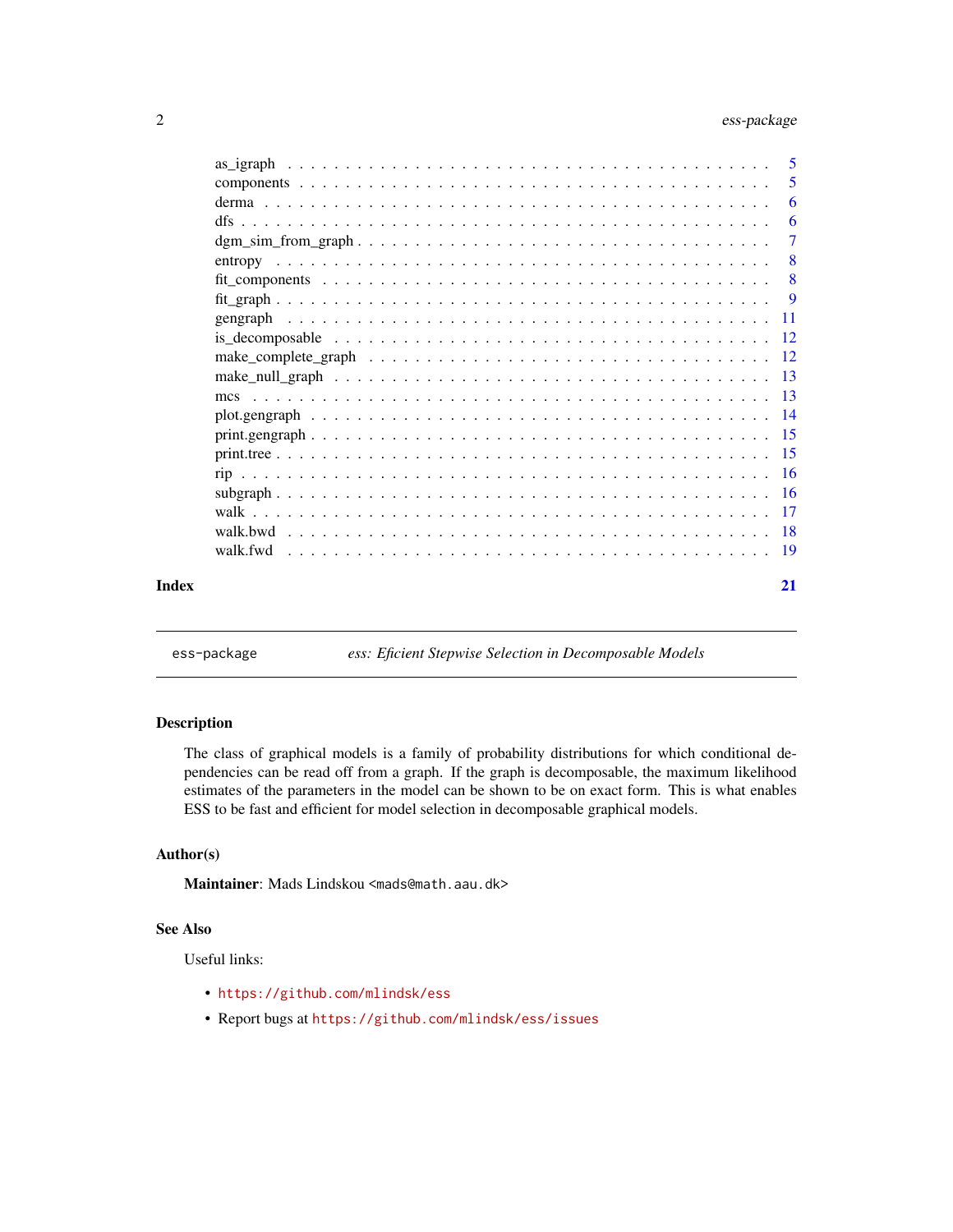<span id="page-2-3"></span><span id="page-2-1"></span><span id="page-2-0"></span>

Extracts the adjacency list of a gengraph

# Usage

adj\_lst(x)

## S3 method for class 'gengraph' adj\_lst(x)

# Arguments

x gengraph

# Value

An adjacency list

<span id="page-2-4"></span>

| adj_mat | Adjacency Matrix |  |
|---------|------------------|--|
|---------|------------------|--|

# <span id="page-2-2"></span>Description

Extracts the adjacency matrix of a gengraph object

# Usage

adj\_mat(x)

## S3 method for class 'gengraph' adj\_mat(x)

# Arguments

x gengraph object

# Value

An adjacency matrix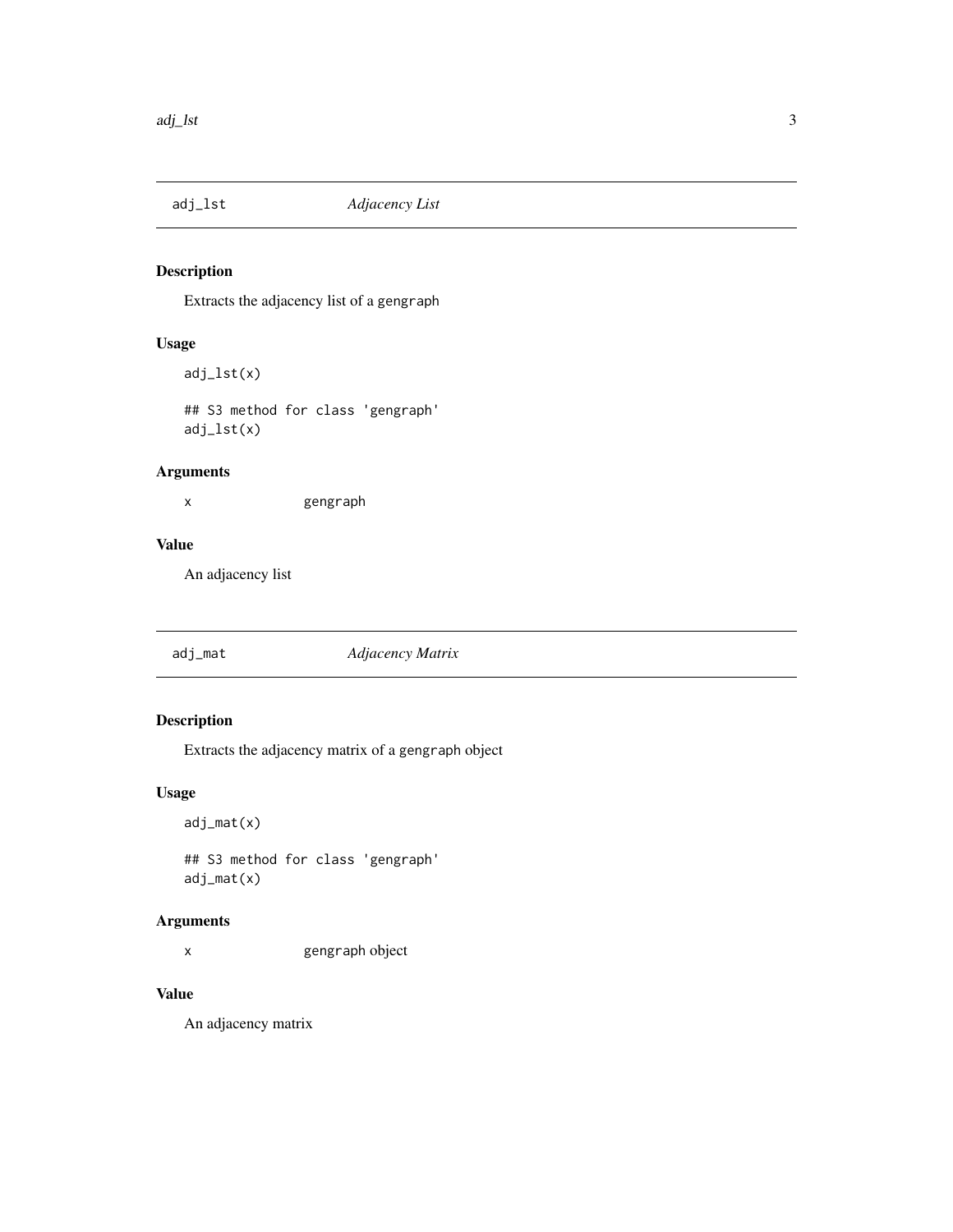<span id="page-3-0"></span>

Converts an adjacency matrix to an adjacency list

#### Usage

as\_adj\_lst(A)

# Arguments

A Adjacency matrix

as\_adj\_mat *Converts an adjacency list to an adjacency matrix*

# Description

Converts an adjacency list to an adjacency matrix

# Usage

as\_adj\_mat(adj)

# Arguments

adj Adjacency list

# Value

An adjacency matrix

# Examples

adj <- list(a = c("b", "d"), b = c("a", "c", "d"), c = c("b", "d"), d = c("a", "c", "b")) as\_adj\_mat(adj)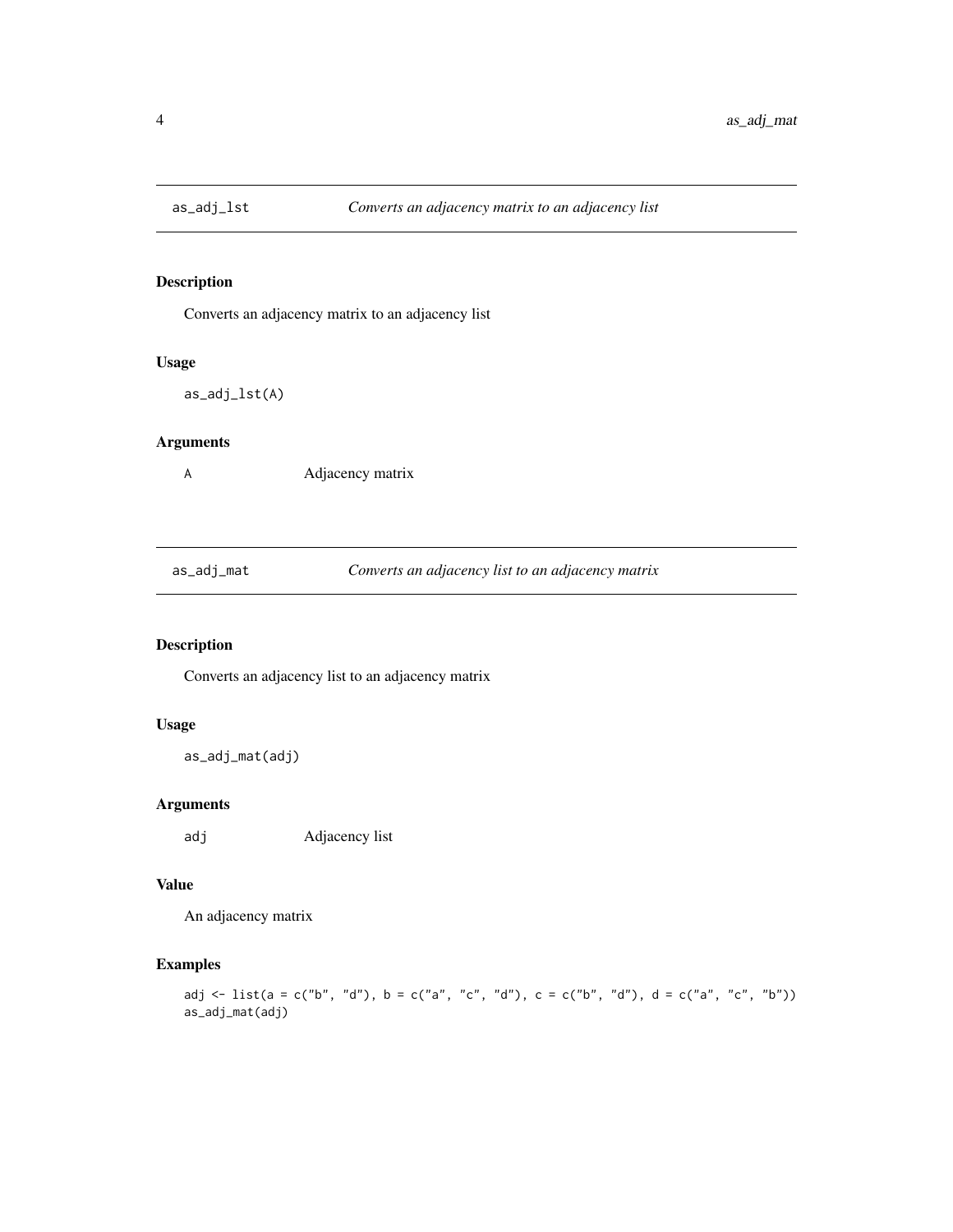<span id="page-4-1"></span><span id="page-4-0"></span>

Convert a gengraph object to an igraph object

# Usage

```
as_igraph(x)
```
## S3 method for class 'gengraph' as\_igraph(x)

# Arguments

x gengraph object

# Value

An igraph object

components *Finds the components of a graph*

# Description

Finds the components of a graph

# Usage

```
components(adj)
```
## Arguments

adj Adjacency list or gengraph object

## Value

A list where the elements are the components of the graph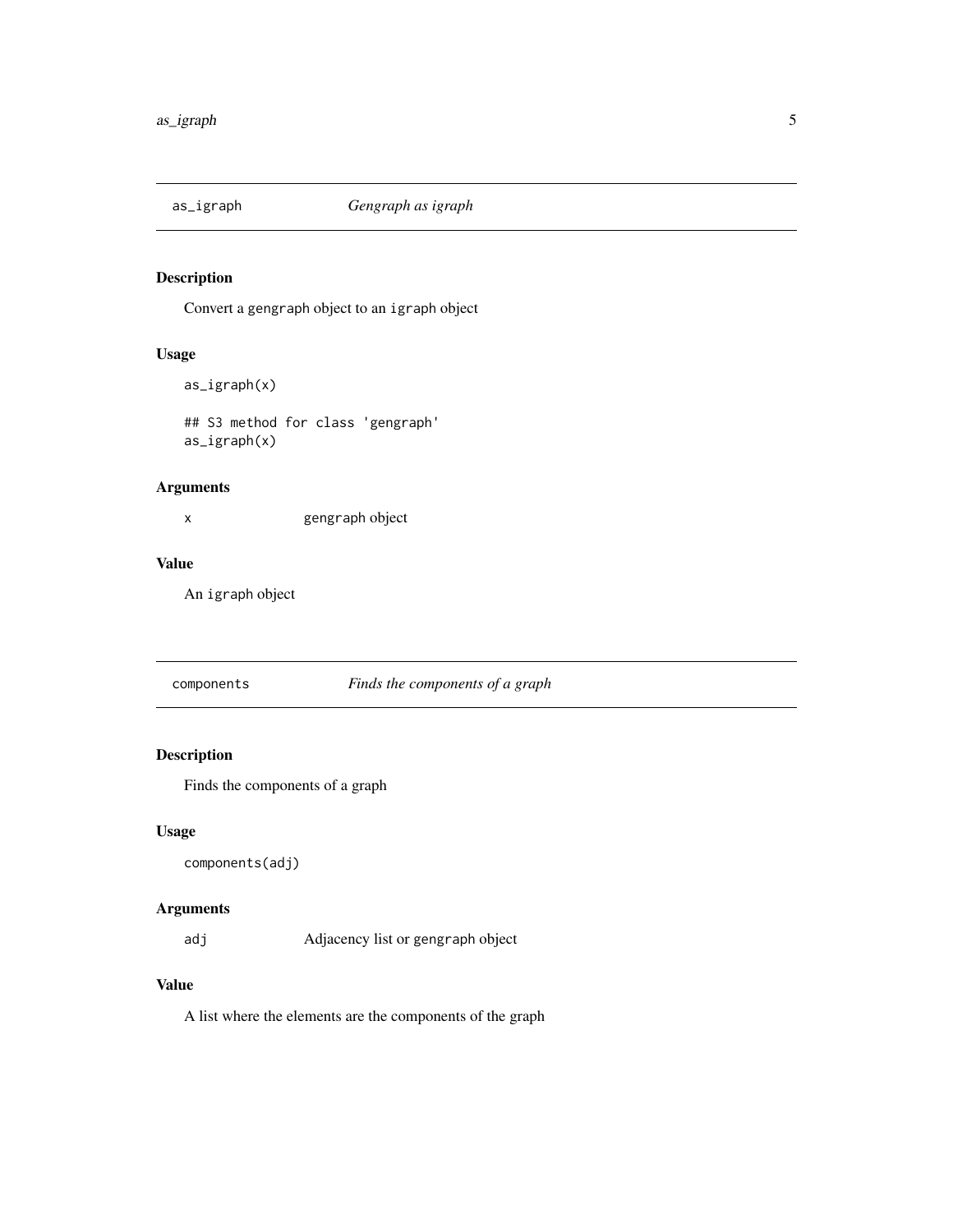<span id="page-5-0"></span>This data set contains 358 observations (we have removed 8 with missing values). It contains 12 clinical attributes and 21 histopathological attributes. The age attribute has been discretized. The class variable "ES" has six levels; each describing a skin disease.

#### Usage

derma

#### Format

An object of class tbl\_df (inherits from tbl, data.frame) with 358 rows and 35 columns.

#### References

[Dermatology Data Set](https://archive.ics.uci.edu/ml/datasets/dermatology)

dfs *Depth First Search*

#### Description

Finds the elements in the component of root

#### Usage

dfs(adj, root)

## Arguments

| adi  | A named adjacency list of a decomposable grah     |
|------|---------------------------------------------------|
| root | The node from which the component should be found |

#### Value

All nodes connected to root

```
x \le list(a = c("b", "d"), b = c("a", "d"), c = c("b", "a"),
         d = c("e", "f"), e = c("d", "f"), f = c("d", "e"))dfs(x, "a")
```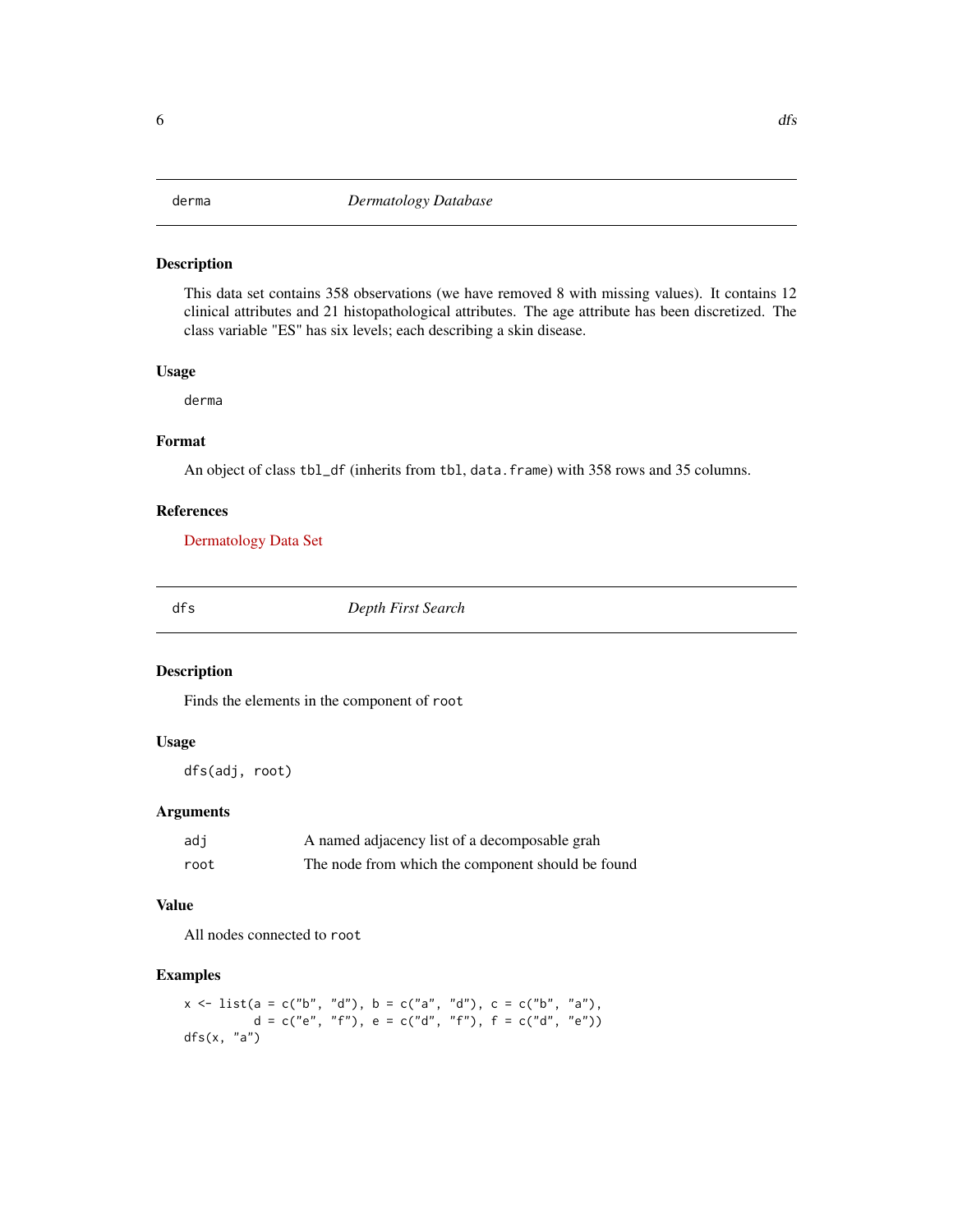<span id="page-6-0"></span>dgm\_sim\_from\_graph *Simulate observations from a decomposable graphical model*

#### Description

Simulate observations from a decomposable graphical model

#### Usage

```
dgm\_sim\_from\_graph(g, lvls, nsim = 1000, cell\_rate = 0.5)
```
# Arguments

| g         | An adjacency list                                |
|-----------|--------------------------------------------------|
| lvls      | Named list with levels of the discrete variables |
| nsim      | Number of simulations                            |
| cell rate | Control discrete cell probabilities              |

# Value

This function returns a matrix of dimension where each row correspond to a simulated observation from a DGM represented by g.

```
g = list(A = c("B", "X", "Y"),
  B = c("A", "Y"),
  X = c("A", "Y"),
  Y = c("A", "X", "B")
\lambdalvls <- list(
  A = c("0", "1"),
  B = c("0", "1"),
  X = c("a", "b", "c"),Y = c("0", "1", "2")
\mathcal{L}dgm_sim_from_graph(g, lvls, nsim = 10)
#'
```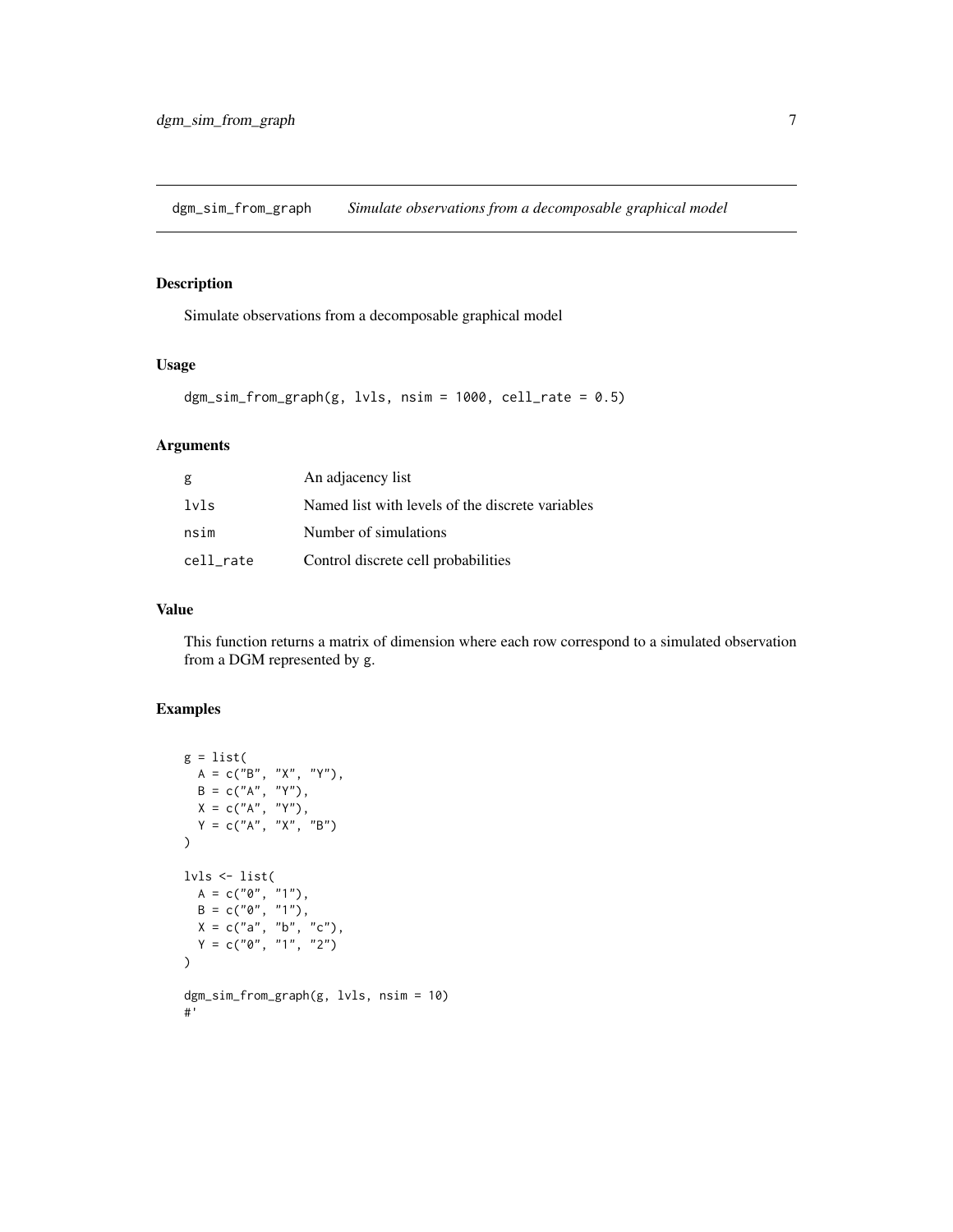<span id="page-7-0"></span>

Calculates the joint entropy over discrete variables in df

# Usage

entropy(df, thres =  $5$ , npc = new.env())

# Arguments

| df    | data.frame                                                                                                                                        |
|-------|---------------------------------------------------------------------------------------------------------------------------------------------------|
| thres | A threshold mechanism for choosing between two different ways of calculating<br>the entropy. Can Speed up the procedure with the "correct" value. |
| npc   | An environment. If supplied, the number of positive cells in the underlying pmf<br>will be stored in the environment with the name value          |

#### Value

A number representing the entropy of the variables in df.

# Examples

```
entropy(derma[1:100, 1:3])
```
fit\_components *Fit a decomposable graphical model on each component*

#### Description

Structure learning in decomposable graphical models on several components

#### Usage

```
fit_components(
  df,
  comp,
  type = "fwd",q = 0.5,
  trace = FALSE,
  thres = 5,
  wrap = TRUE\mathcal{E}
```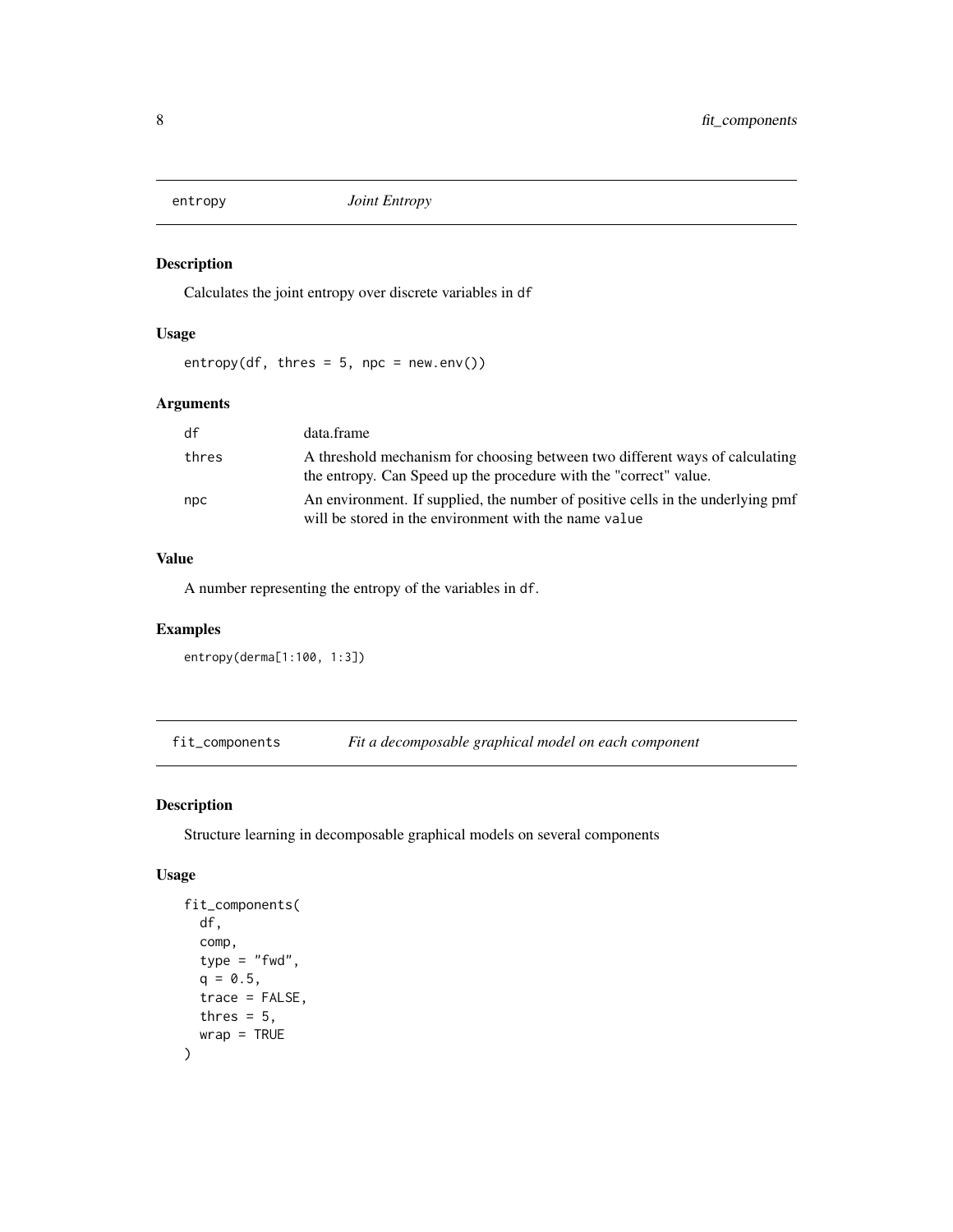#### <span id="page-8-0"></span>fit\_graph 9

# Arguments

| df    | Character data.frame                                                                                                     |
|-------|--------------------------------------------------------------------------------------------------------------------------|
| comp  | A list with character vectors. Each element in the list is a component in the<br>graph (using expert knowledge)          |
| type  | Character ("fwd", "bwd", "tree" or "tfwd")                                                                               |
| q     | Penalty term in the stopping criterion where $\theta = AIC$ and $1 = BIC$ . Anything in<br>between is referred to as gic |
| trace | Logical indicating whether or not to trace the procedure                                                                 |
| thres | A threshold mechanism for choosing between two different ways of calculating<br>the entropy.                             |
| wrap  | logical specifying if the result of a run with type $=$ "tree" should be converted to<br>a "fwd" object                  |

# Value

An adjacency list object

# See Also

[fit\\_graph](#page-8-1), [adj\\_lst.gengraph](#page-2-1), [adj\\_mat.gengraph](#page-2-2), [walk.fwd](#page-18-1), [walk.bwd](#page-17-1), [gengraph](#page-10-1)

<span id="page-8-1"></span>fit\_graph *Fit a decomposable graphical model*

# Description

A generic method for structure learning in decomposable graphical models

# Usage

```
fit_graph(
 df,
 type = "fwd",q = 0.5,
 trace = FALSE,
 sparse_qic = FALSE,
 thres = 5,
 wrap = TRUE
)
```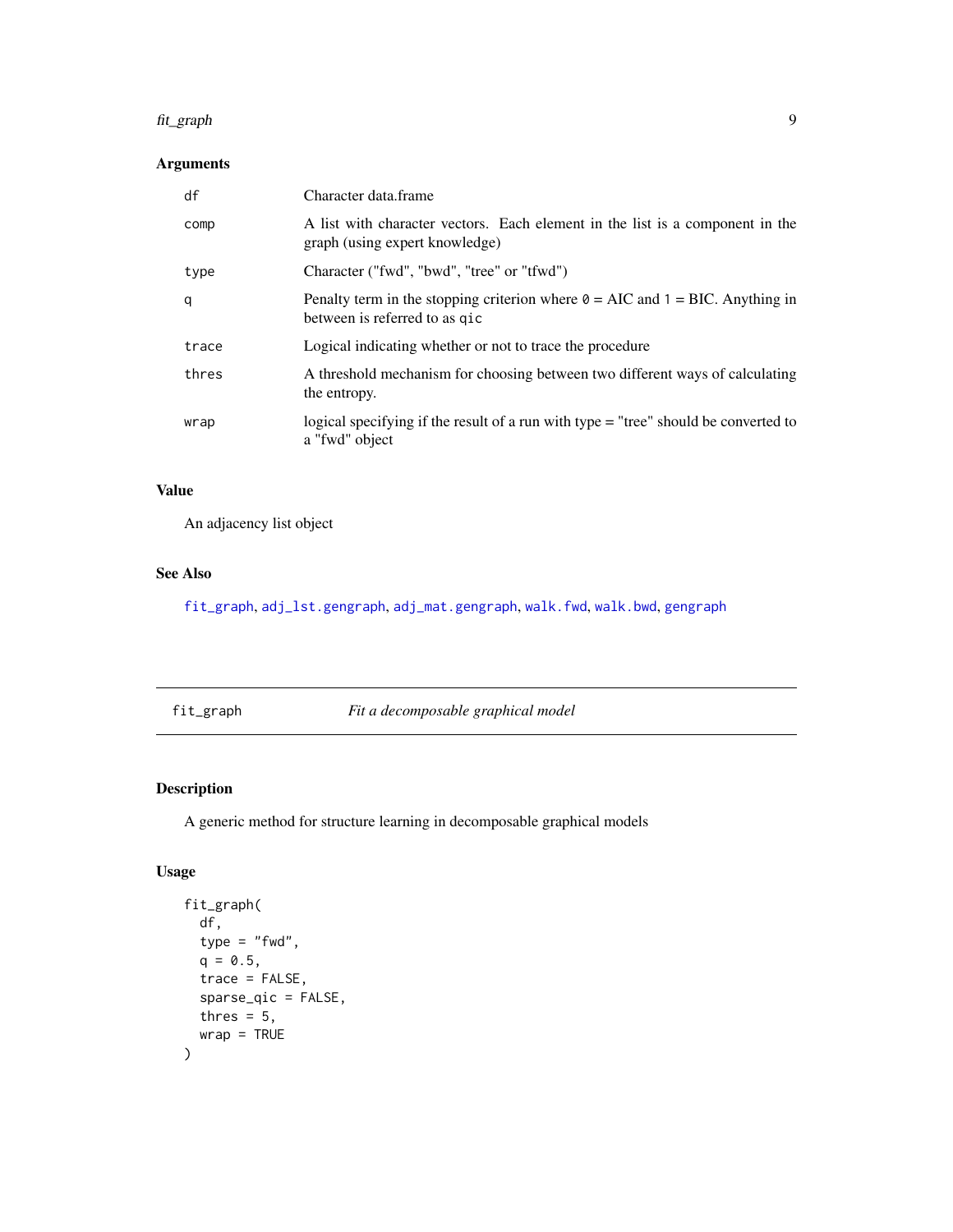# <span id="page-9-0"></span>Arguments

| df         | Character data.frame                                                                                                                                                                                                                                                                                  |
|------------|-------------------------------------------------------------------------------------------------------------------------------------------------------------------------------------------------------------------------------------------------------------------------------------------------------|
| type       | Character ("fwd", "bwd", "tree" or "tfwd")                                                                                                                                                                                                                                                            |
| q          | Penalty term in the stopping criterion where $\theta = AIC$ and $1 = BIC$ . Anything in<br>between is referred to as qic                                                                                                                                                                              |
| trace      | Logical indicating whether or not to trace the procedure                                                                                                                                                                                                                                              |
| sparse_qic | Logical. If $nrow(df)$ is small, the tables tends to be sparse. In these cases<br>the usual penalty term of AIC and BIC is often too restrictive. If sparse_qic<br>is TRUE this penality is computed according to a sparse criteria. The criteria<br>resembles the usual penalty as $nrow(df)$ grows. |
| thres      | A threshold mechanism for choosing between two different ways of calculating<br>the entropy.                                                                                                                                                                                                          |
| wrap       | logical specifying if the result of a run with type $=$ "tree" should be converted to<br>a "fwd" object                                                                                                                                                                                               |

#### Details

The types are

- "fwd": forward selection
- "bwd": backward selection
- "tree": Chow-Liu tree (first order interactions only)
- "tfwd": A combination of "tree" and "fwd". This can speed up runtime considerably in high dimensions.

Using adj\_lst on an object returned by fit\_graph gives the adjacency list corresponding to the graph. Similarly one can use adj\_mat to obtain an adjacency matrix. Applying the rip function on an adjacency list returns the cliques and separators of the graph.

#### Value

A gengraph object representing a decomposable graph.

# References

<https://arxiv.org/abs/1301.2267>, doi: [10.1109/ictai.2004.100](https://doi.org/10.1109/ictai.2004.100)

# See Also

[adj\\_lst](#page-2-3), [adj\\_mat](#page-2-4), [as\\_igraph](#page-4-1), [gengraph](#page-10-1)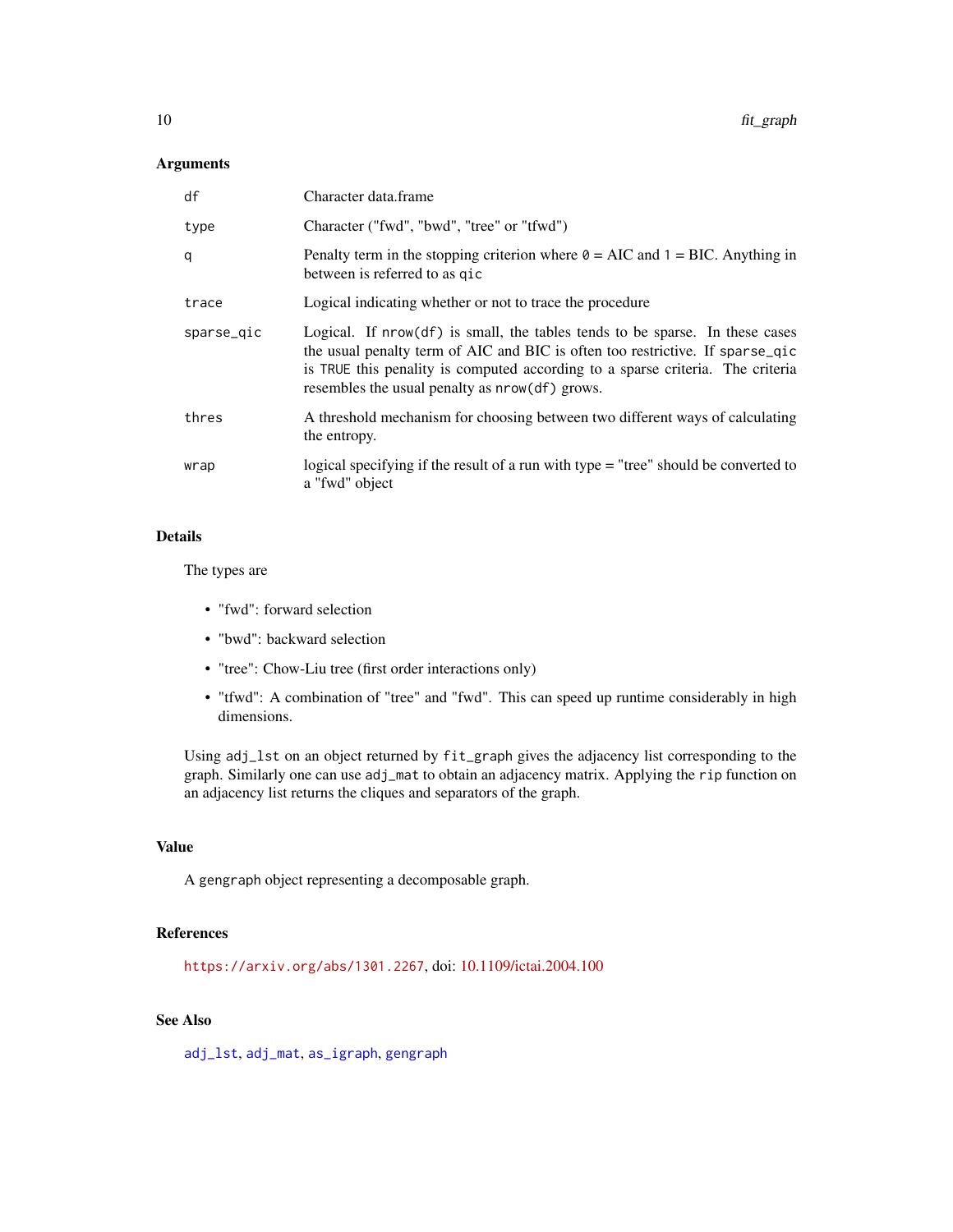#### <span id="page-10-0"></span>gengraph 11

# Examples

```
g <- fit_graph(derma)
print(g)
plot(g)
# Adjacency matrix and adjacency list
adjm <- adj_mat(g)
adjl \leftarrow adj_lst(g)
```
<span id="page-10-1"></span>

| gengraph | A generic and extendable structure for decomposable graphical mod- |
|----------|--------------------------------------------------------------------|
|          |                                                                    |

# Description

A generic structure for decomposable graphical models

# Usage

gengraph(df, type = "fwd",  $q = 0.5$ , sparse\_qic = TRUE)

#### Arguments

| df         | Character data.frame                                                                                                                                                                                                                                                                              |
|------------|---------------------------------------------------------------------------------------------------------------------------------------------------------------------------------------------------------------------------------------------------------------------------------------------------|
| type       | Character ("fwd", "bwd", "tree" or "tfwd")                                                                                                                                                                                                                                                        |
| q          | Penalty term in the stopping criterion where $\theta = AIC$ and $1 = BIC$ . Anything in<br>between is referred to as gic                                                                                                                                                                          |
| sparse_gic | Logical. If nrow(df) is small, the tables tends to be sparse. In these cases<br>the usual penalty term of AIC and BIC is often too restrictive. If sparse_qic<br>is TRUE this penality is computed according to a sparse criteria. The criteria<br>resembles the usual penalty as nrow(df) grows. |

# Value

A gengraph object with child class type used for model selection.

# See Also

[adj\\_lst.gengraph](#page-2-1), [adj\\_mat.gengraph](#page-2-2), [fit\\_graph](#page-8-1), [walk.fwd](#page-18-1), [walk.bwd](#page-17-1)

```
gengraph(derma, type = "fwd")
gengraph(derma, type = "bwd")
```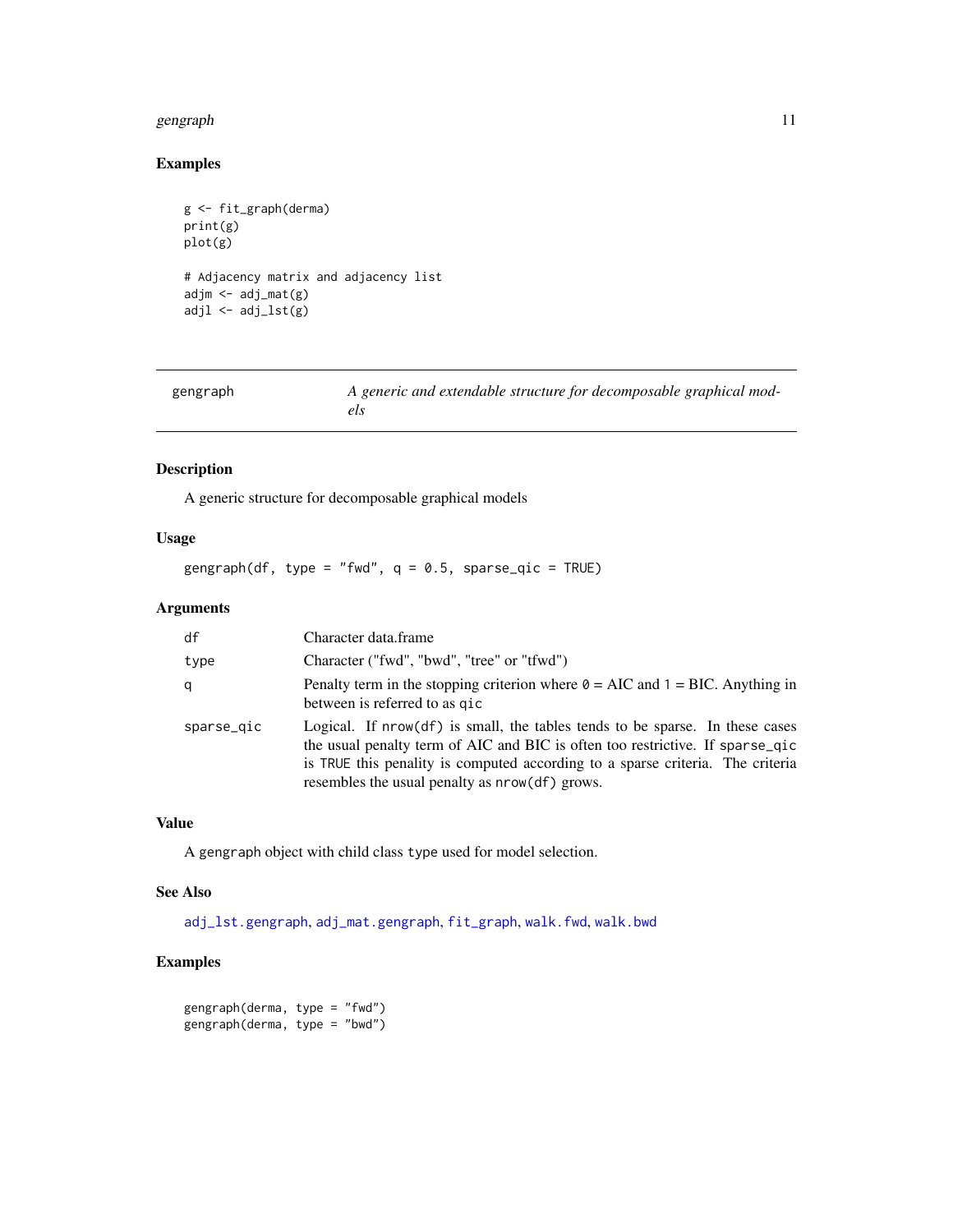<span id="page-11-1"></span><span id="page-11-0"></span>

This function returns TRUE if the graph is decomposable and FALSE otherwise

#### Usage

```
is_decomposable(adj)
```
#### Arguments

adj Adjacency list of an undirected graph

#### Value

Logial describing whether or not adj is decomposable

# Examples

```
# 4-cycle:
adj <- list(a = c("b", "d"), b = c("a", "c"), c = c("b", "d"), d = c("a", "c"))
is_decomposable(adj) # FALSE
# Two triangles:
adj2 <- list(a = c("b", "d"), b = c("a", "c", "d"), c = c("b", "d"), d = c("a", "c", "b"))
is_decomposable(adj2) # TRUE
```
make\_complete\_graph *Make a complete graph*

#### Description

A helper function to make an adjacency list corresponding to a complete graph

#### Usage

```
make_complete_graph(nodes)
```
#### Arguments

nodes A character vector containing the nodes to be used in the graph

#### Value

An adjacency list of a complete graph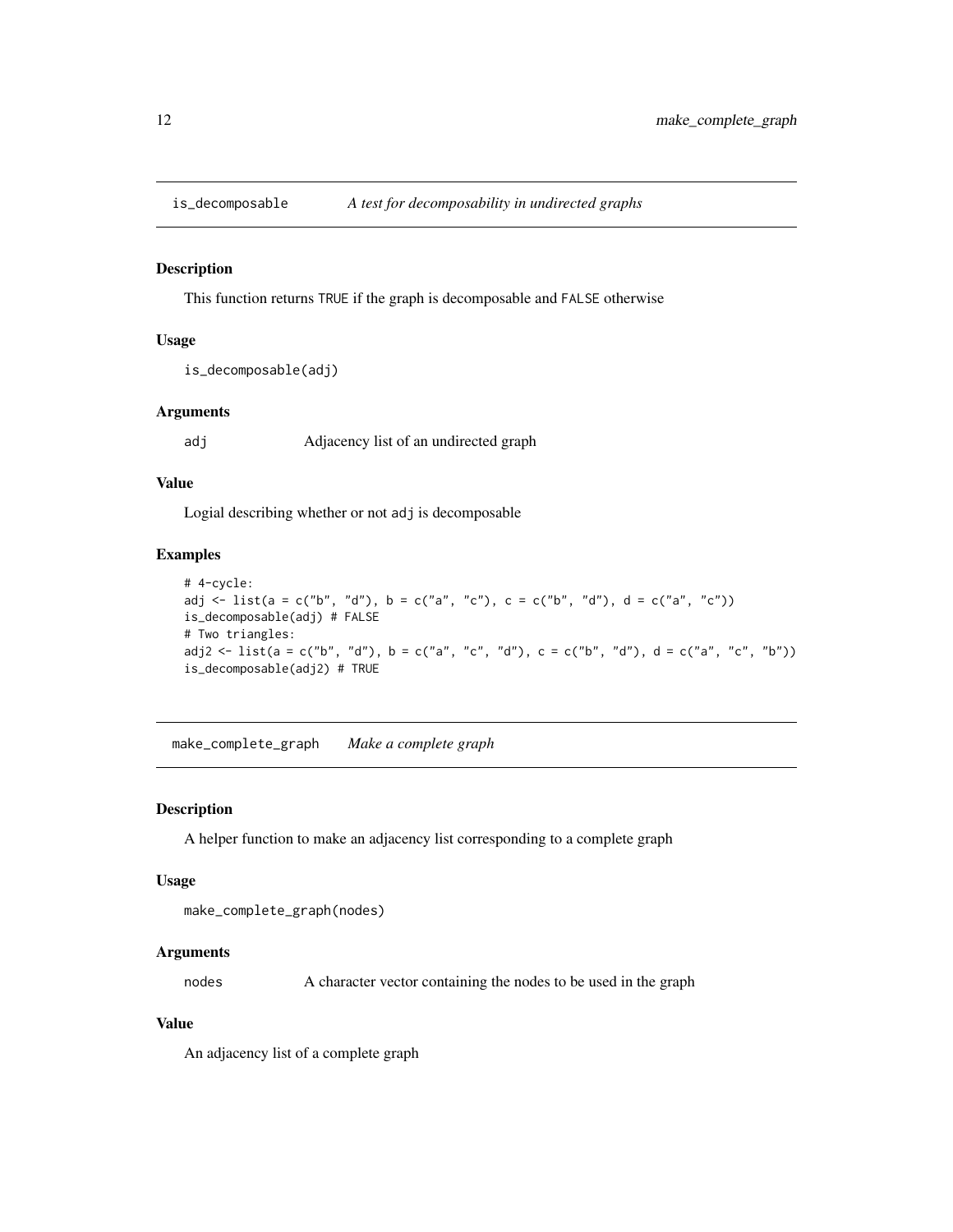# <span id="page-12-0"></span>make\_null\_graph 13

# Examples

```
d <- derma[, 5:8]
cg <- make_complete_graph(colnames(d))
```
make\_null\_graph *Make a null graph*

#### Description

A helper function to make an adjacency list corresponding to a null graph (no edges)

#### Usage

make\_null\_graph(nodes)

#### Arguments

nodes A character vector containing the nodes to be used in the graph

#### Value

An adjacency list the null graph with no edges

#### Examples

d <- derma[, 5:8] ng <- make\_null\_graph(colnames(d))

#### <span id="page-12-1"></span>mcs *Maximum Cardinality Search*

# Description

Maximum Cardinality Search

#### Usage

mcs(adj, check = TRUE)

# Arguments

| adi   | A named adjacency list of a decomposable graph |
|-------|------------------------------------------------|
| check | Boolean: check if adj is decomposable          |

#### Details

If adj is not the adjacency list of a decomposable graph an error is raised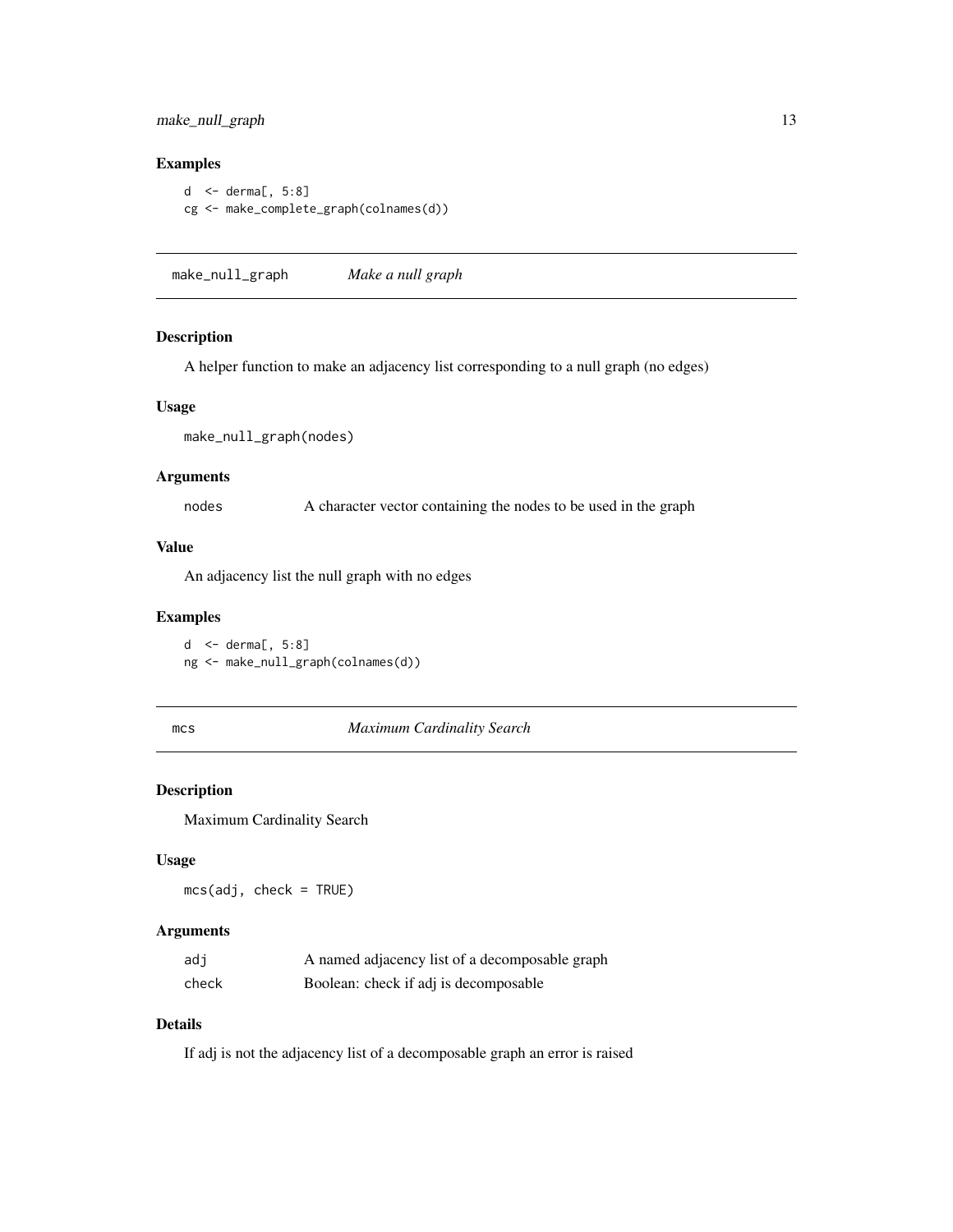# <span id="page-13-0"></span>Value

A list with a perfect numbering of the nodes and a perfect sequence of sets

# Examples

```
x \le -\text{list}(a = c("b", "d"), b = c("a", "c", "d"), c = c("b", "d"), d = c("a", "c", "b"))mcs(x)
```
plot.gengraph *Plot*

# Description

A wrapper around igraphs plot method for gengraph objects

# Usage

## S3 method for class 'gengraph'  $plot(x, vc = NULL, ...)$ 

# Arguments

|                         | A gengraph object                                                                                  |
|-------------------------|----------------------------------------------------------------------------------------------------|
| VC.                     | Named character vector; the names are the vertices and the elements are the<br>colors of the nodes |
| $\cdot$ $\cdot$ $\cdot$ | Extra arguments. See the igraph package                                                            |

## Value

No return value, called for side effects

```
d <- derma[, 10:25]
g <- fit_graph(d)
vs <- colnames(d)
vcol <- structure(vector("character", length(vs)), names = vs)
vcol[1:4] <- "lightsteelblue2"
vcol[5:7] <- "orange"
vcol[8:16] <- "pink"
plot(g, vcol)
```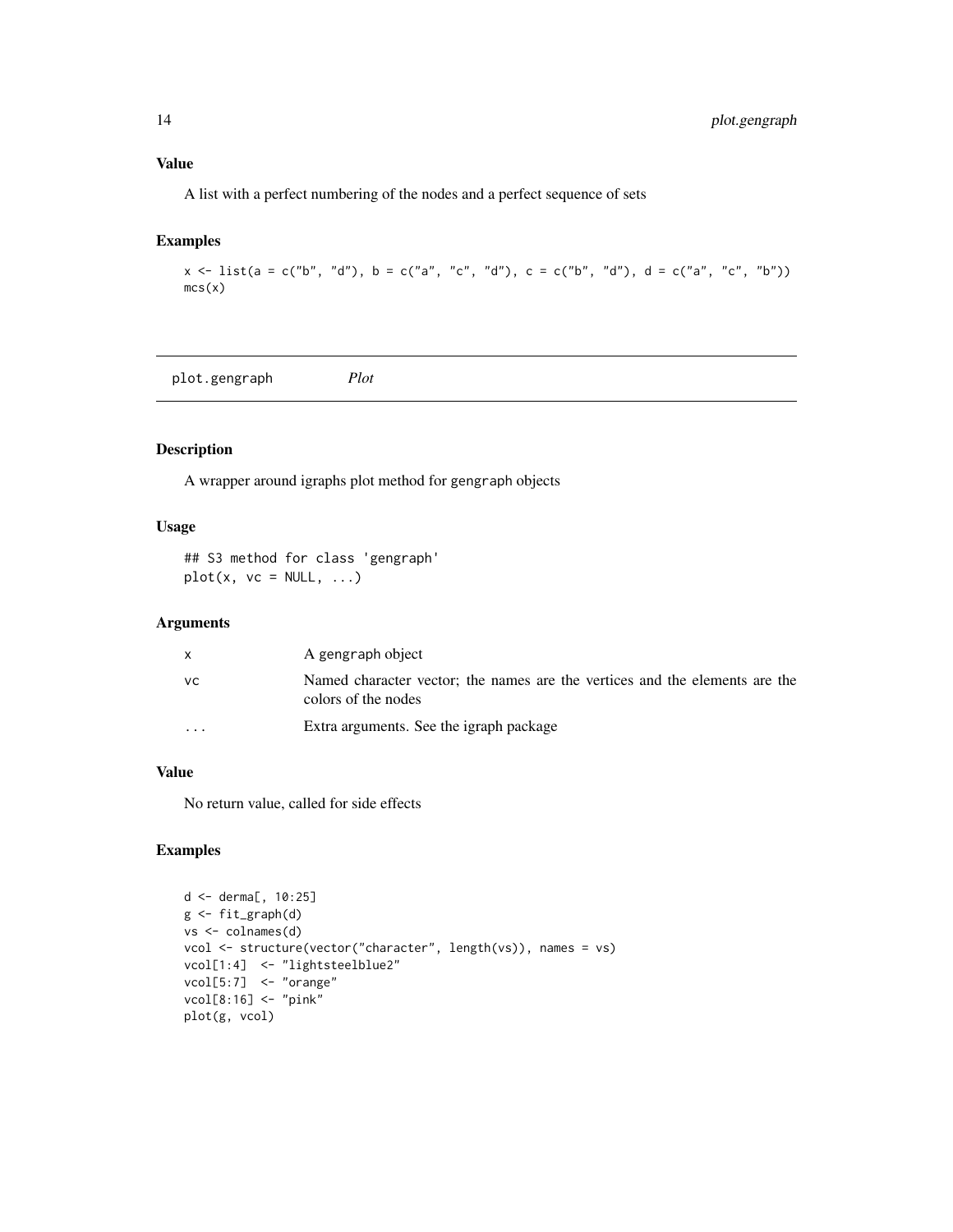<span id="page-14-0"></span>print.gengraph *Print*

# Description

A print method for gengraph objects

# Usage

## S3 method for class 'gengraph'  $print(x, \ldots)$ 

# Arguments

| x                       | A gengraph object               |
|-------------------------|---------------------------------|
| $\cdot$ $\cdot$ $\cdot$ | Not used (for S3 compatability) |

# Description

A print method for tree objects

# Usage

```
## S3 method for class 'tree'
print(x, \ldots)
```
# Arguments

| x                       | A tree object                   |
|-------------------------|---------------------------------|
| $\cdot$ $\cdot$ $\cdot$ | Not used (for S3 compatability) |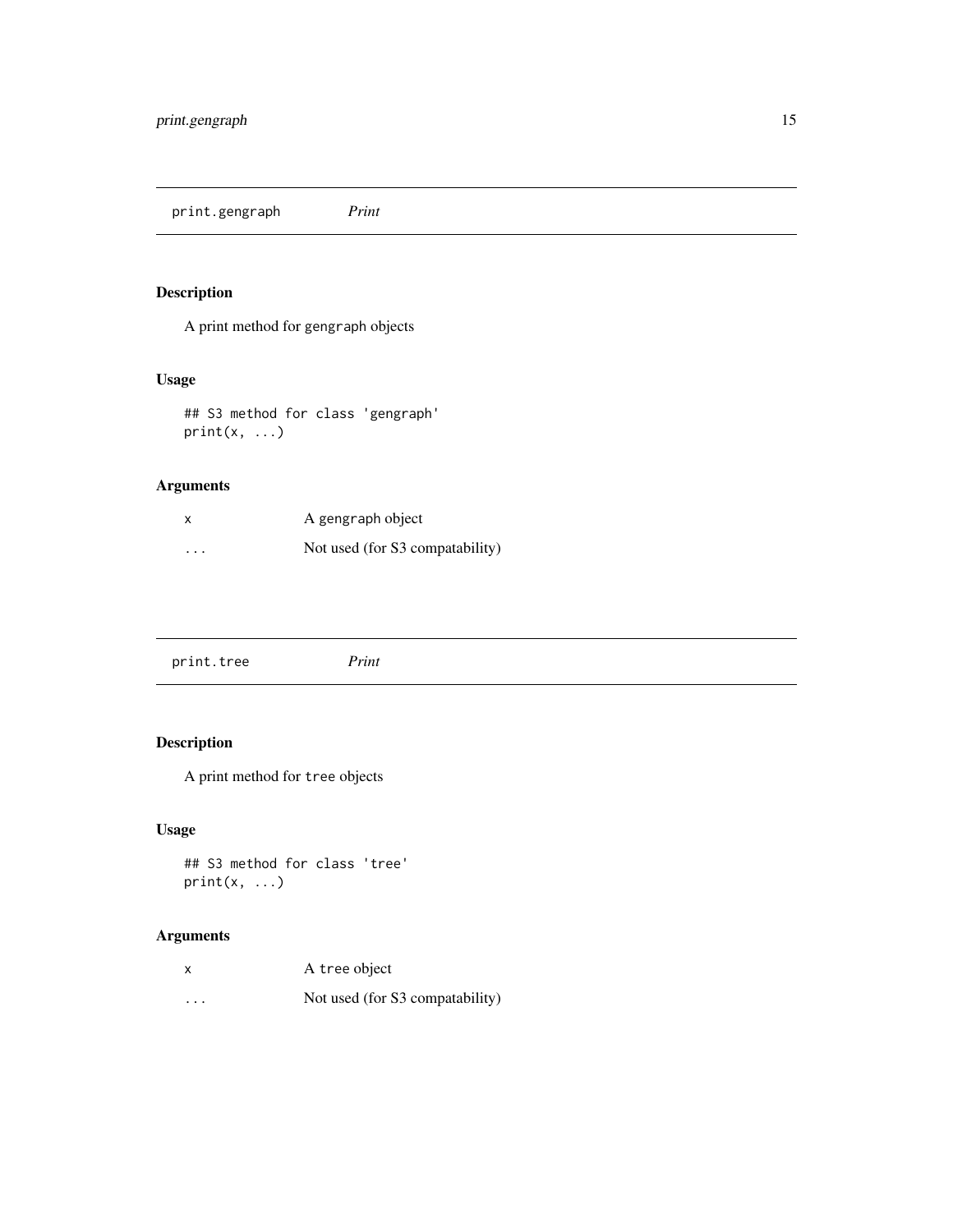<span id="page-15-0"></span>Given a decomposable graph, this functions finds a perfect numbering on the vertices using maximum cardinality search, and hereafter returns a list with two elements: "C" - A RIP-ordering of the cliques and "S" - A RIP ordering of the separators.

#### Usage

rip(adj, check = TRUE)

# Arguments

| adi   | A named adjacency list of a decomposable graph |
|-------|------------------------------------------------|
| check | Boolean: check if adj is decomposable          |

# Value

A list with cliques and separators of adj

# See Also

[mcs](#page-12-1), [is\\_decomposable](#page-11-1)

# Examples

 $x \le -\text{list}(a = c("b", "d"), b = c("a", "c", "d"), c = c("b", "d"), d = c("a", "c", "b"))$  $y \leftarrow rip(x)$ # Cliques: y\$C # Separators: y\$S

| Subgraph |
|----------|
|----------|

# Description

Construct a subgraph with a given set of nodes removed

#### Usage

subgraph(x, g)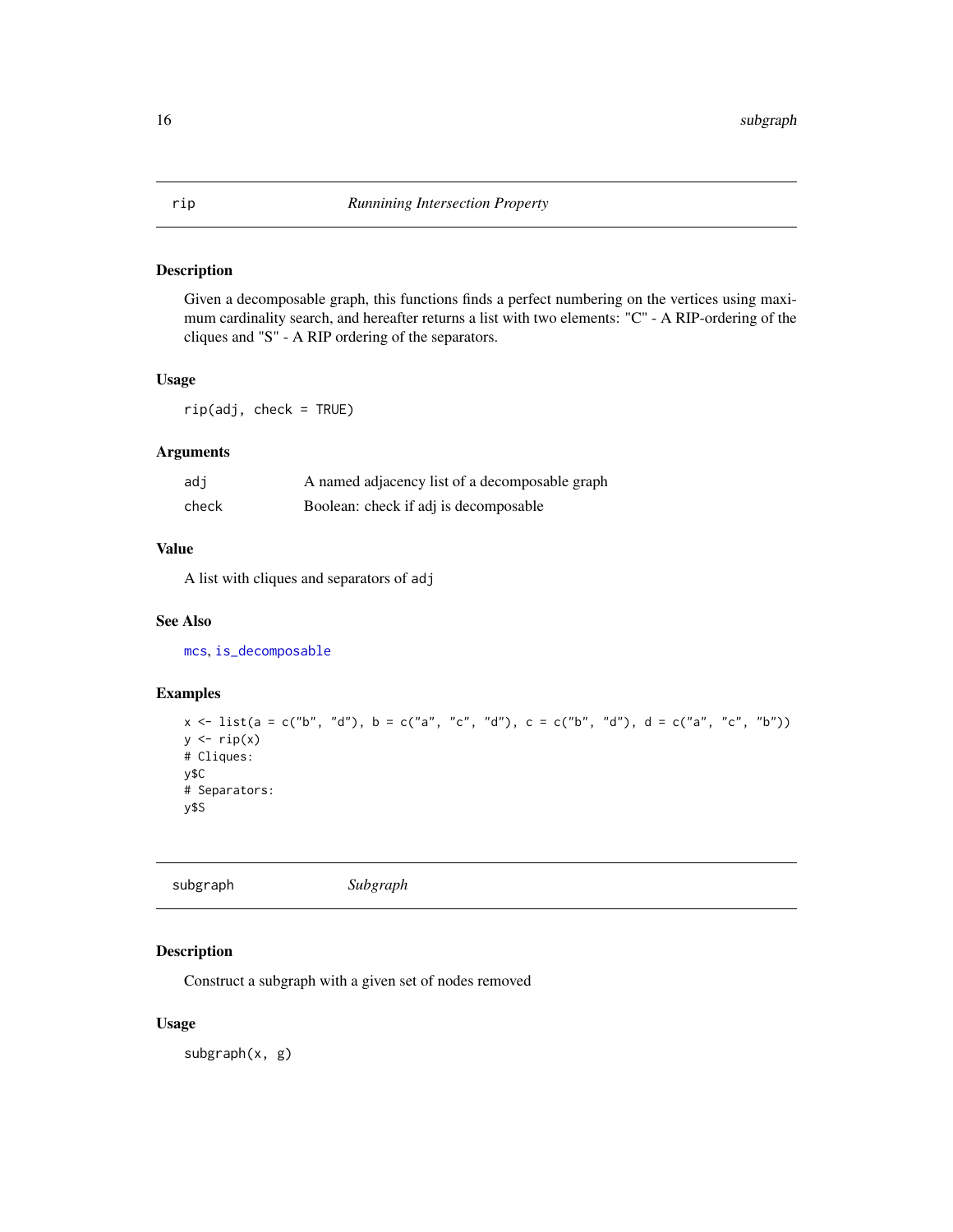#### <span id="page-16-0"></span>walk the contract of the contract of the contract of the contract of the contract of the contract of the contract of the contract of the contract of the contract of the contract of the contract of the contract of the contr

#### Arguments

| Character vector of nodes                                                     |
|-------------------------------------------------------------------------------|
| Adjacency list (named) or a adjacency matrix with dimnames given as the nodes |

#### Value

An adjacency list or adjacency matrix.

# Examples

```
adj <- list(a = c("b", "d"), b = c("a", "c", "d"), c = c("b", "d"), d = c("a", "c", "b"))
d \le data.frame(a = "", b = "", c ="", d = "") # Toy data so we can plot the graph
subgraph(c("c", "b"), adj)
subgraph(c("b", "d"), as_adj_mat(adj))
```

| ٠<br>× | ٠<br> |  |
|--------|-------|--|

walk *Stepwise model selection*

#### Description

Stepwise model selection in decomposable graphical models

#### Usage

walk(x, df, q, thres)

#### Arguments

| $\mathsf{x}$ | fwd or bwd objects                                                                                                                                |
|--------------|---------------------------------------------------------------------------------------------------------------------------------------------------|
| df           | data.frame                                                                                                                                        |
| q            | Penalty term in the stopping criterion ( $\theta = AIC$ and $1 = BIC$ )                                                                           |
| thres        | A threshold mechanism for choosing between two different ways of calculating<br>the entropy. Can Speed up the procedure with the "correct" value. |

# Details

A fwd (or bwd) object can be created using the gengraph constructor with type = "fwd".

# Value

A fwd or bwd object with one additional edge than the input object.

# See Also

[fit\\_graph](#page-8-1), [walk.fwd](#page-18-1), [gengraph](#page-10-1)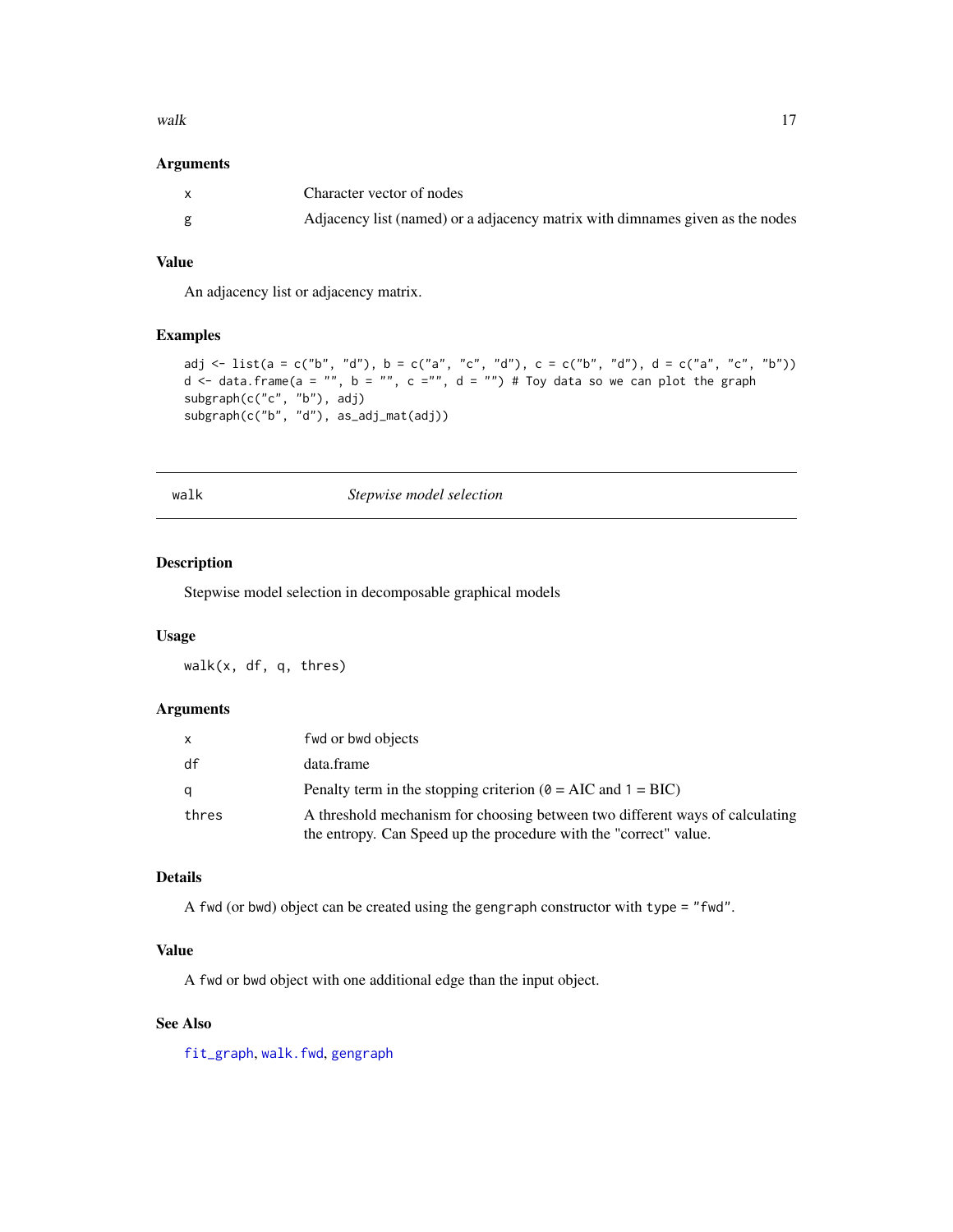# Examples

```
d <- derma[, 10:25]
g <- gengraph(d, type = "fwd")
s \leftarrow \text{walk}(g, d)print(s)
plot(s)
adj_lst(s)
adj_mat(s)
```
# <span id="page-17-1"></span>walk.bwd *Stepwise backward selection*

# Description

Stepwise backward selection in decomposable graphical models

#### Usage

## S3 method for class 'bwd' walk(x, df,  $q = 0.5$ , thres = 5)

#### Arguments

| x.    | gengraph                                                                                                                                          |
|-------|---------------------------------------------------------------------------------------------------------------------------------------------------|
| df    | data.frame                                                                                                                                        |
| α     | Penalty term in the stopping criterion ( $\theta$ = AIC and 1 = BIC)                                                                              |
| thres | A threshold mechanism for choosing between two different ways of calculating<br>the entropy. Can Speed up the procedure with the "correct" value. |

# Details

A bwd object can be created using the gengraph constructor with type = "bwd"

#### Value

A bwd object; a subclass of gengraph) used for backward selection.

### See Also

[fit\\_graph](#page-8-1), [walk.fwd](#page-18-1), [gengraph](#page-10-1)

<span id="page-17-0"></span>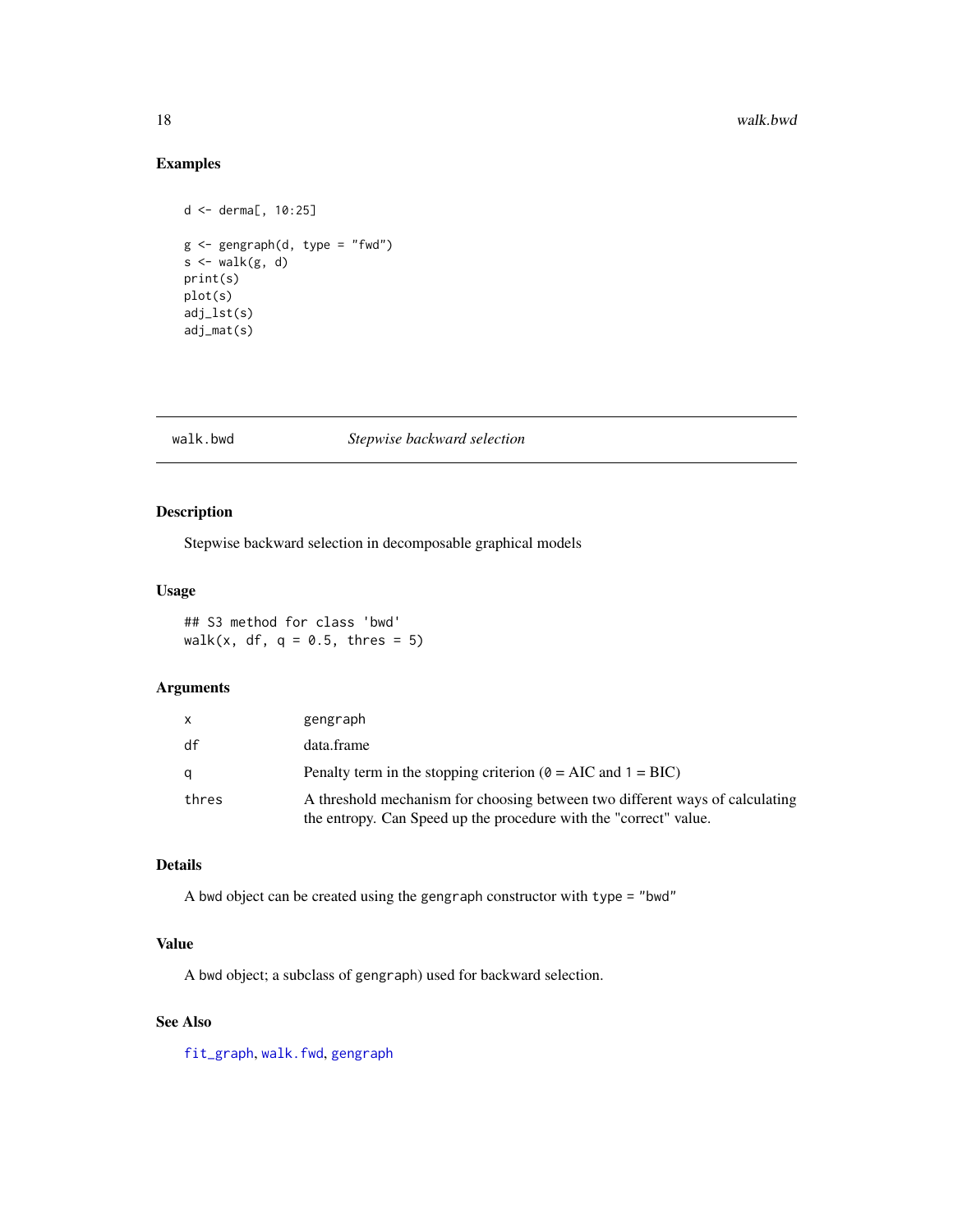#### <span id="page-18-0"></span>walk.fwd 19

# Examples

```
d <- derma[, 10:25]
g \leftarrow gengraph(d, type = "bwd")
s \leftarrow \text{walk}(g, d)print(s)
plot(s)
adj_lst(s)
adj_mat(s)
```
<span id="page-18-1"></span>

| walk.fwd | Stepwise efficient forward selection in decomposable graphical mod- |
|----------|---------------------------------------------------------------------|
|          | els                                                                 |

# Description

Stepwise efficient forward selection in decomposable graphical models

# Usage

## S3 method for class 'fwd' walk(x, df,  $q = 0.5$ , thres = 5)

#### Arguments

| X     | A fwd object                                                                                                                                      |
|-------|---------------------------------------------------------------------------------------------------------------------------------------------------|
| df    | data.frame                                                                                                                                        |
| a     | Penalty term in the stopping criterion ( $\theta$ = AIC and 1 = BIC)                                                                              |
| thres | A threshold mechanism for choosing between two different ways of calculating<br>the entropy. Can Speed up the procedure with the "correct" value. |

# Details

A fwd object can be created using the gengraph constructor with type = "fwd"

#### Value

A fwd object; a subclass of gengraph) used for forward selection.

#### References

<https://arxiv.org/abs/1301.2267>, doi: [10.1109/ictai.2004.100](https://doi.org/10.1109/ictai.2004.100)

## See Also

[fit\\_graph](#page-8-1), [walk.bwd](#page-17-1), [gengraph](#page-10-1)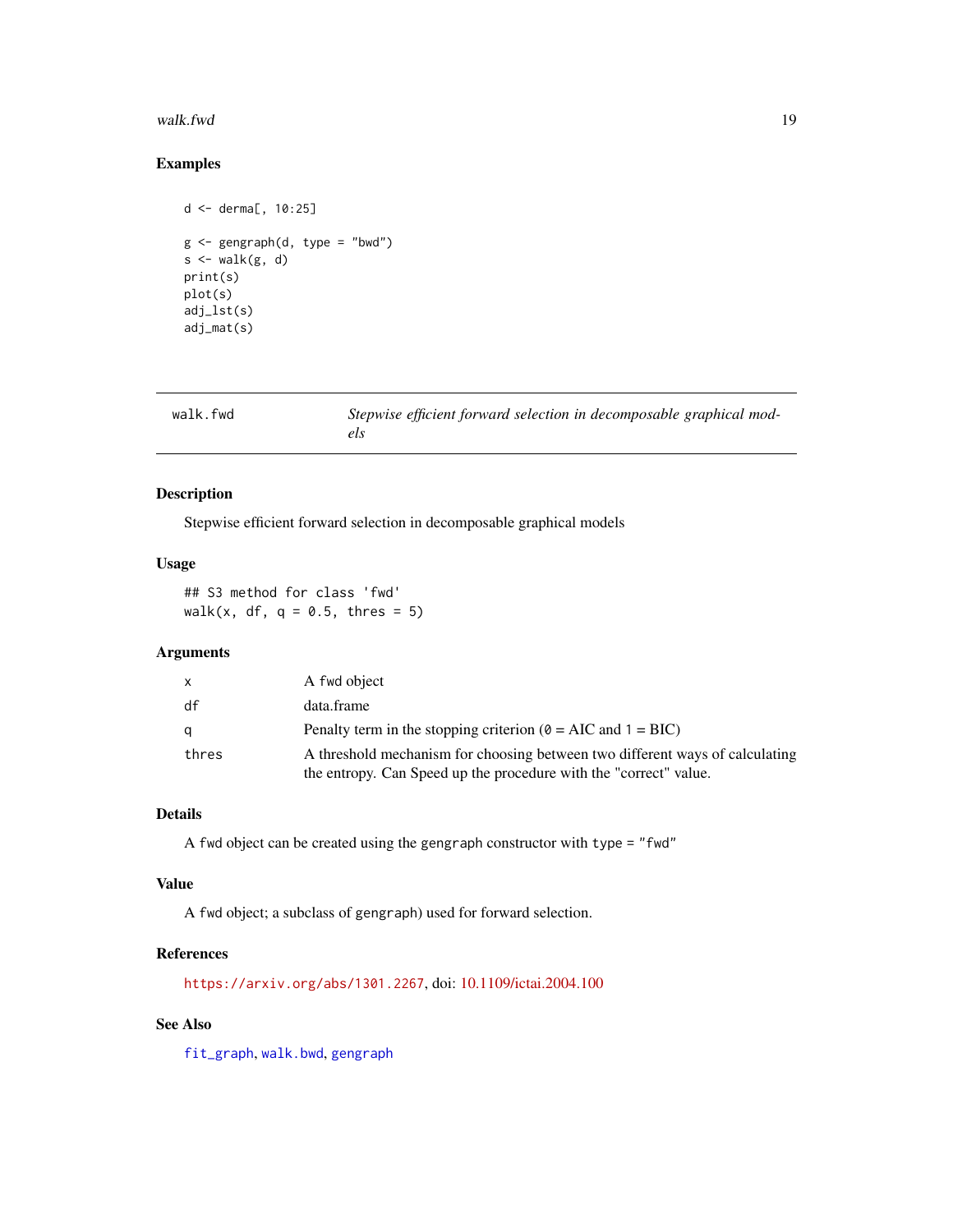20 walk.fwd

```
d <- derma[, 10:25]
g <- gengraph(d, type = "fwd")
s < - walk(g, d)print(s)
plot(s)
adj_lst(s)
adj_mat(s)
```